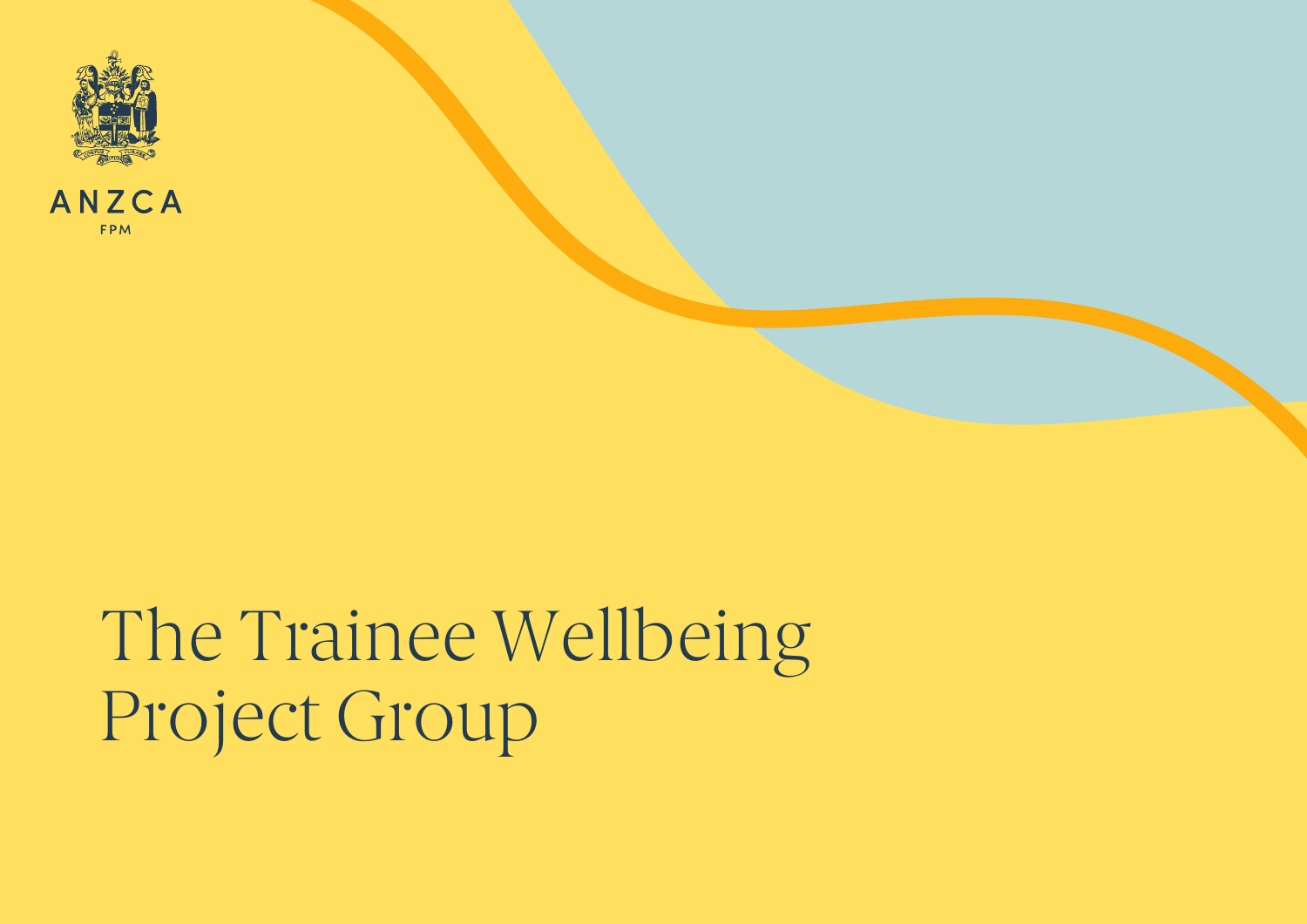We're committed to supporting our trainees and fellows through initiatives and activities related to our Doctors Health and Wellbeing Framework, including the Trainee Wellbeing Project Group (TWPG). The TWPG was formed in 2019 to deliver on recommendations identified by the Trainee Wellbeing Working Group in their 2018 report to ANZCA Council. These recommendations aimed to provide trainees with tangible and practical outcomes to support their wellbeing. Now, two years on, given the progress made coupled with the work the college is undertaking in other areas, it's time to finalise the work of the group. The table in this report explains all that's been achieved and how trainee wellbeing fits into our ongoing work.

We've used a model focused on trainee leadership and bringing on board trainees and fellows from both anaesthesia and pain medicine with an interest in specific aspects of trainee wellbeing. We acknowledge all those who've contributed to this work.

Dr Lindy Roberts, DPA Education and Mairead Jacques, Operations Manager, Fellowship Affairs

# Introduction Acknowledgments

TWPG contributing fellows and trainees (some have progressed to fellowship during the life of the project):

# TWPG Chair Dr Lindy Roberts, AM, DPA Education

Recommendation one – Part zero and orientation Dr Rebecca Lewis Dr Beth Hall Dr Rachel Bell Dr Karan Shah Dr Maryann Turner Dr Suzanne Bertrand

### Recommendation 10 – Review and improve college communication templates

Dr Stuart McKnown Dr Rebecca Lewis Dr Scott Ma Dr Julius Dale-Gandar

#### Recommendation 11 – Chief registrar

role (trainee lead) Dr Beth Hall Dr Rachel Bell Dr Alice Hickey Dr Mikaela Garland Dr Suze Bruins Dr Hannah Bellwood Dr Alyssa Gardner Dr Nick Lower Dr Emily Hamilton Dr Rose Cameron

Recommendation 13 – Mandate access to wellbeing advocates for all trainees Dr Claire Maxwell Dr Alison Corbett Dr Susan Nicoll Dr Greg Downey Recommendation 21 – Critical

# incident support

Dr Myat Aung Dr Richard Seglenieks Dr Alison Jarman Dr Michael Barlev Dr Helen Abbott Dr Jessica Lim Dr Jenny Bird Dr Patrick Galloway Dr Emilia Reece

#### Recommendation 25 – Develop

education in self-care and health lifestyle practices Dr Kushlin Higgie Dr Leesa Morton Dr Julia Cox Dr Emily Munday Dr Amutha Samuel Dr Beth Hall Dr Rachel Bell Dr Harry Eeman

#### External

Liz Crowe, Clinical Social Worker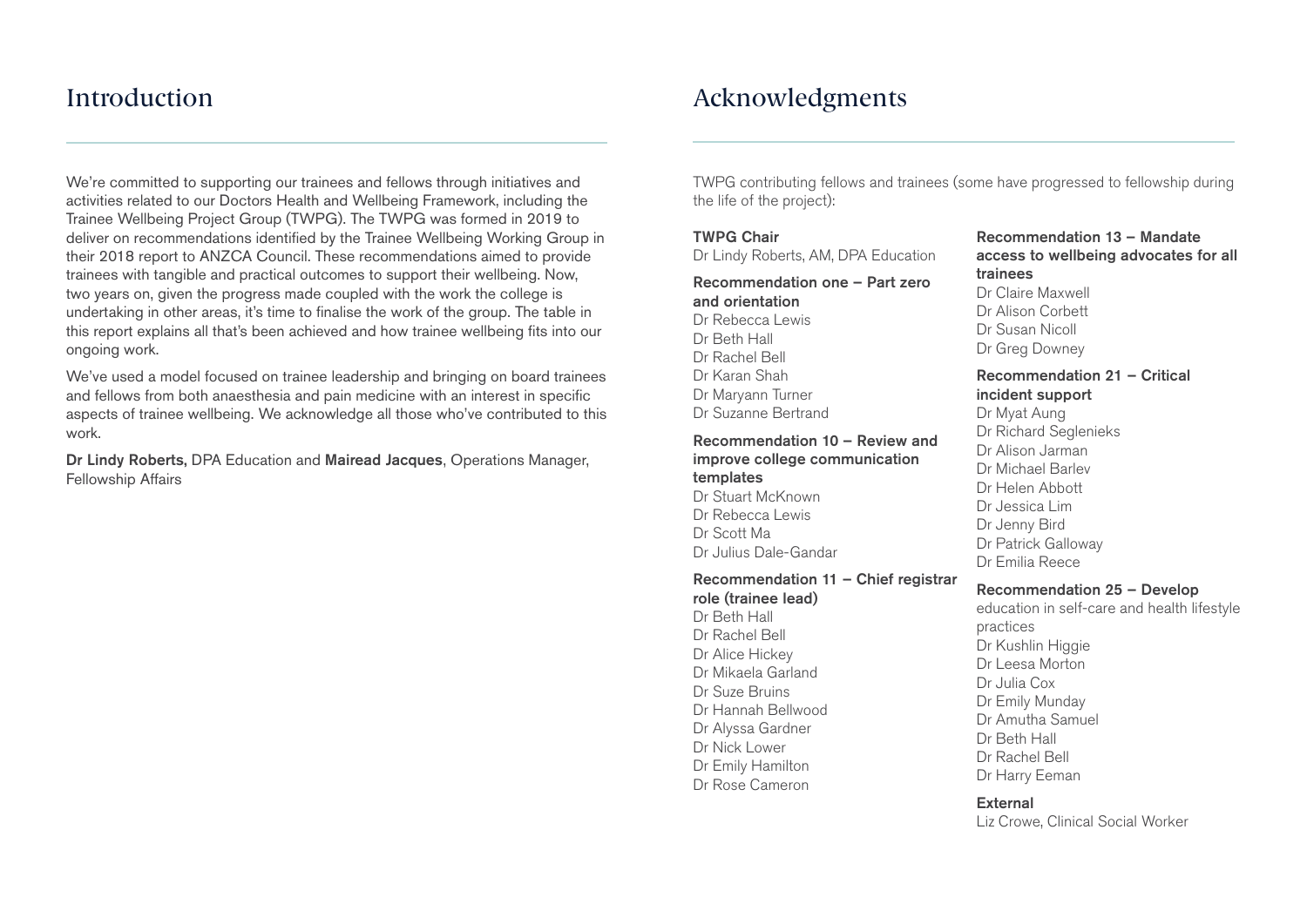| <b>Education and Training</b>                                                                                                                   |                                                                                                                                                                                                                                                                                                                                                                                                                                                                                                                                      |
|-------------------------------------------------------------------------------------------------------------------------------------------------|--------------------------------------------------------------------------------------------------------------------------------------------------------------------------------------------------------------------------------------------------------------------------------------------------------------------------------------------------------------------------------------------------------------------------------------------------------------------------------------------------------------------------------------|
| 1. Review integration of orientation and part zero<br>resources into IT.                                                                        | The part zero course has been renamed the "introduction to anaesthesia course". Course content is being reviewed and<br>redeveloped into a hybrid model (online and face-to-face course). This is funded by the Specialist Training Program (STP)<br>project "building capacity for STP trainee wellbeing with blended delivery workshops" and is on track to be delivered in early<br>2022. The project aims to establish a centralised curriculum, and develop a new eLearning module to complement the<br>face-to-face component. |
| 2. Communications about IT to reinforce it's a<br>preliminary period where program and trainee are<br>testing "fit" of anaesthesia as a career. | This'll be addressed with the course development under recommendation one.                                                                                                                                                                                                                                                                                                                                                                                                                                                           |
| 3. Standardisation of the initial assessment of<br>anaesthetic competence (IAAC).                                                               | The Competency-Based Medical Education working group is addressing this as part of the training program evolution<br>project. The working group is developing and piloting a standardised IAAC MCQ in 2022 for potential delivery in 2023.                                                                                                                                                                                                                                                                                           |
| 4. Review assessment load including balance of<br>workplace-based assessments (WBA) and exams.                                                  | This'll be considered as part of further review of the assessment load within the ongoing programmatic approach to<br>assessment.                                                                                                                                                                                                                                                                                                                                                                                                    |
| 5. Robust process for monitoring, evaluating and<br>reviewing training resources.                                                               | The ANZCA Education Executive Management Committee (EEMC) is overseeing development of a monitoring and<br>evaluation framework in 2022 that will introduce more robust methods of tracking, reporting and feedback on activities to<br>inform their future development.                                                                                                                                                                                                                                                             |
| 6. Improve communication with trainees about trainee<br>resources and explore methods to increase their<br>use.                                 | After listening to trainee feedback, a needs analysis and updating of our resources is underway. We've heard your feedback<br>about Networks and are doing an audit to ascertain which resources are outdated.                                                                                                                                                                                                                                                                                                                       |
|                                                                                                                                                 | We'll be asking what trainees want and how you use our current communication channels (the eNewsletters, social media<br>and the website).                                                                                                                                                                                                                                                                                                                                                                                           |
|                                                                                                                                                 | We'll explore different ways to deliver resources and look into the delivery of a webinar series and increase use of the<br>library guides.                                                                                                                                                                                                                                                                                                                                                                                          |
|                                                                                                                                                 | We've updated the ANZCA training agreement to ensure supervisors of training (SOTs) receive communication at the same<br>time as our trainees who've failed exams to provide them with appropriate supervisor support.                                                                                                                                                                                                                                                                                                               |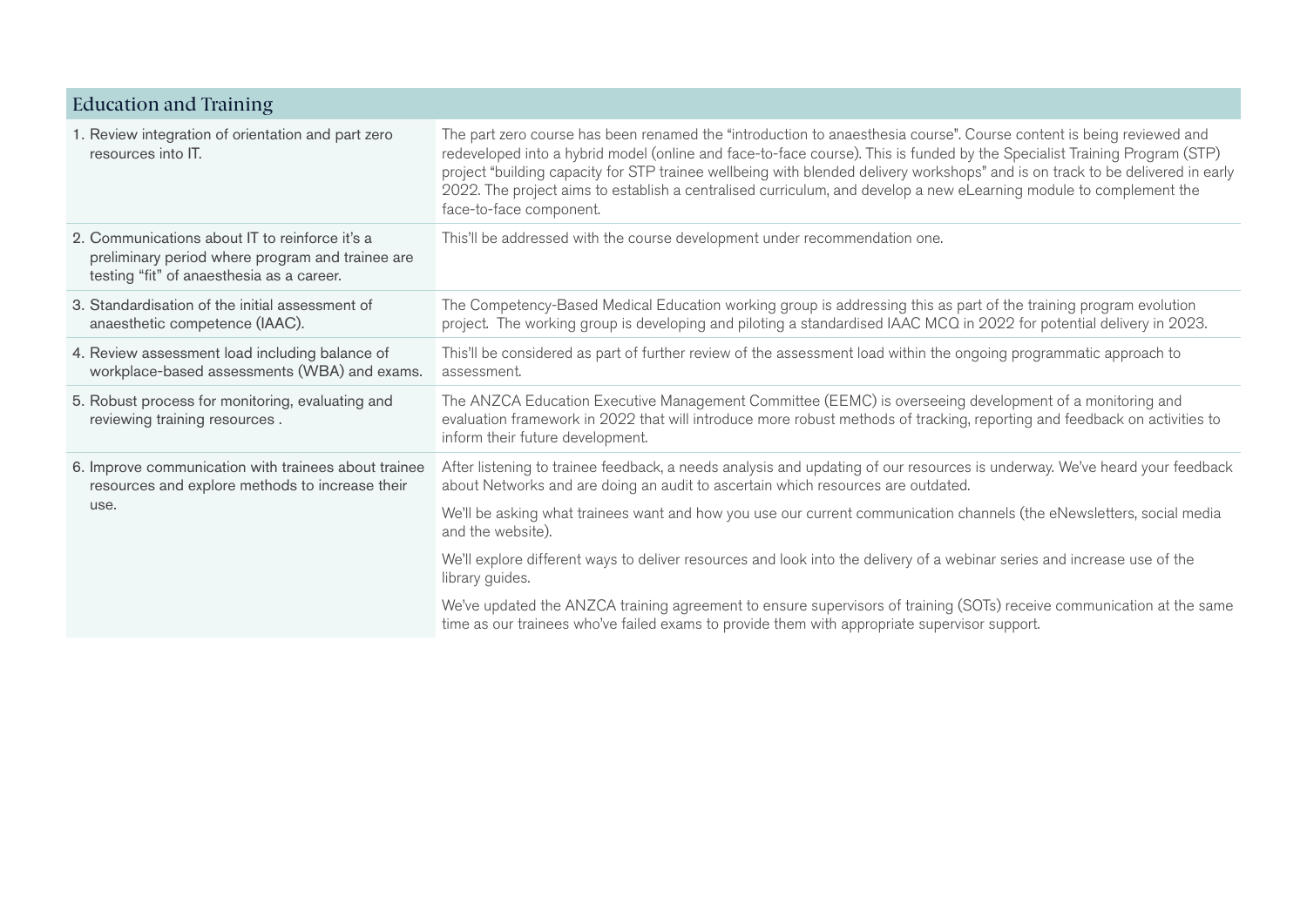| <b>Education and Training</b>                                          |                                                                                                                                                                                                                                                                                                                                                                                                                                                                                                        |
|------------------------------------------------------------------------|--------------------------------------------------------------------------------------------------------------------------------------------------------------------------------------------------------------------------------------------------------------------------------------------------------------------------------------------------------------------------------------------------------------------------------------------------------------------------------------------------------|
| 7. Develop immediate support processes for trainees<br>who fail exams. | Comlimentary trainee access to EAP is now regularly publicised,<br>and included within communications notifying trainees of exam results.                                                                                                                                                                                                                                                                                                                                                              |
|                                                                        | ANZCA hosts a one-day face to face workshop - Fundamentals of Success: Primary Exam which is facilitated by a team<br>of primary examiners and a specialist counsellor. The workshop doesn't replace the existing remediation interview process<br>but is delivered in conjunction with the one-to-one interview for unsuccessful candidates and their SOTs. When COVID-19<br>restrictions ease, these workshops will resume in person.                                                                |
| 8. Introduce mandatory feedback training                               | As part of training evolution, the Educator Skills Project Group outcomes included recommendations on mandatory<br>training for new supervisors. An SOT induction eLearning module is in development and will incorporate tips for feedback<br>conversations. The module is scheduled to be launched at the ANZCA ASM in 2022.                                                                                                                                                                         |
|                                                                        | We acknowledge that there's opportunity to improve feedback to exam candidates, as reflected in the 2020 ANZCA and<br>Medical Board of Australia (MBA) trainee survey results.                                                                                                                                                                                                                                                                                                                         |
|                                                                        | The ANZCA Educators Program (AEP) curriculum is currently under review, including the content on providing feedback.<br>Our learning and innovation team is building this into the future education strategy to benefit fellows, SIMGs and trainees.                                                                                                                                                                                                                                                   |
| 9. Develop trainee resources on receiving feedback.                    | A number of resources on giving and receiving feedback are available:<br>• Trainees now have access to the AEP which includes a module on delivering feedback.<br>• We're currently sourcing human-factors eLearning modules which includes feedback content in the context of the<br>clinical learning environment.<br>• The communicator role library guide is being reviewed as part of the communicator role STP project, and will include<br>improved resources on giving and receiving feedback. |
| 10. Review and improve college communication<br>templates.             | All trainee related correspondence across the college has been reviewed and<br>templates have been updated to reflect a more engaging, empathetic and<br>understanding approach to trainees and their training experience.                                                                                                                                                                                                                                                                             |
|                                                                        | The wellbeing project focused on identifying ways to support trainees to navigate difficult times by providing timely and<br>accurate information on where and what support is available within our community and through the college's support<br>programs, including access to Converge International.                                                                                                                                                                                               |
|                                                                        | The anaesthesia training agreement has been updated so that SOTs will be advised in advance that trainees will be<br>receiving information that may be difficult to handle without appropriate support, for example an exam failure notification.                                                                                                                                                                                                                                                      |
|                                                                        | We're working closely with the primary and final exam chairs and deputy chairs to facilitate communication to exam<br>candidates.                                                                                                                                                                                                                                                                                                                                                                      |
| 11. Chief registrar role (trainee lead)                                | Trainees and SOTs have been surveyed to understand which anaesthesia departments have a trainee<br>lead and what this role entails. Next steps are to finalise a role description for a trainee lead position<br>and promote this to departments for their use to improve trainee input into matters that affect them                                                                                                                                                                                  |
|                                                                        | The trainee representative is a leadership role for an ANZCA trainee (registrar or provisional fellow) within an anaesthetic<br>department. A trainee representative works alongside trainees and consultants, addressing local issues for trainees and<br>voicing concerns to senior staff.                                                                                                                                                                                                           |
|                                                                        | The position description is in the final stages of review prior to being finalised. Following this, it will be promoted to<br>departments for their use.                                                                                                                                                                                                                                                                                                                                               |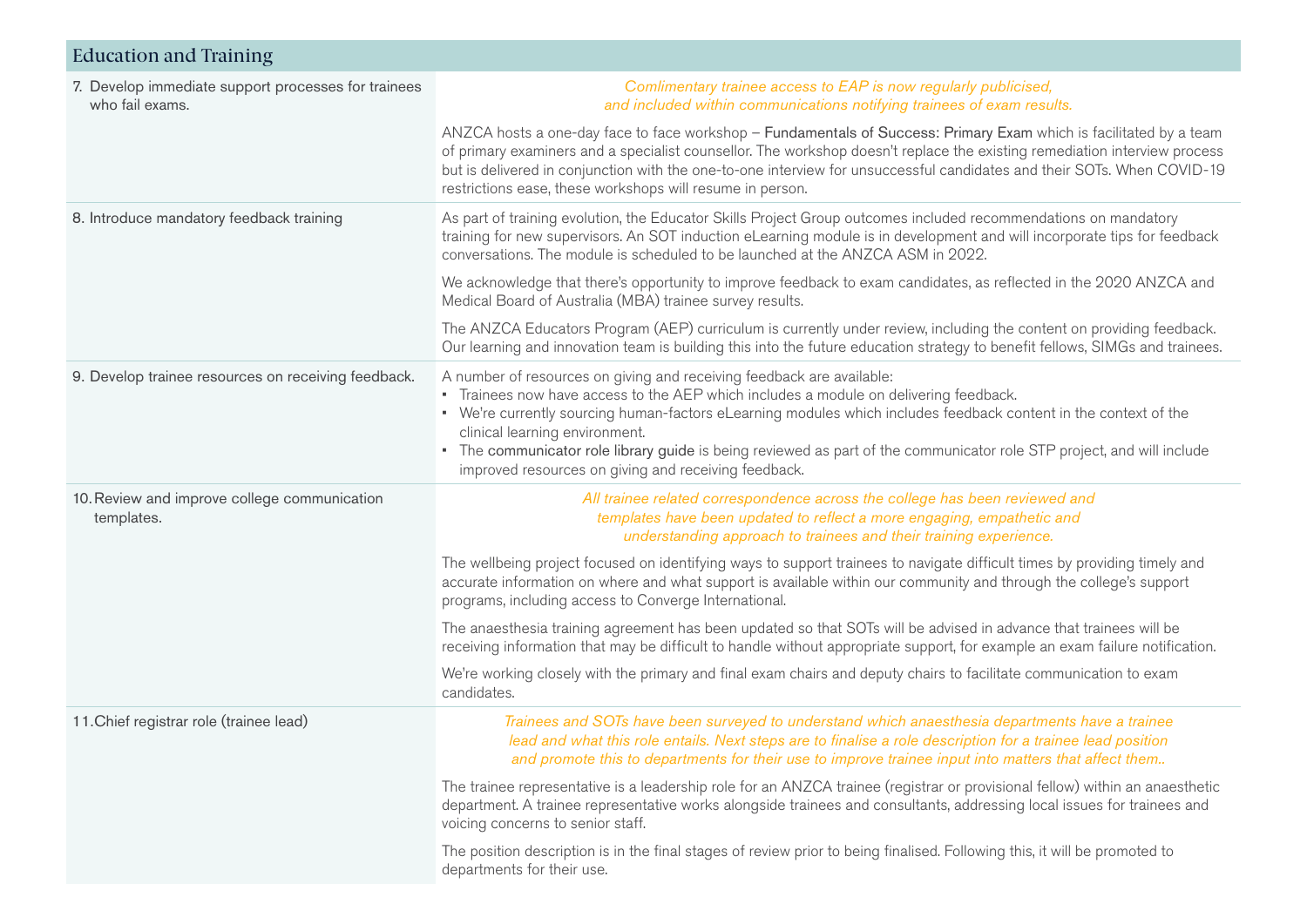| <b>Education and Training</b>                                                                                                                                                                                                                                                              |                                                                                                                                                                                                                                                                                                                                                                                                                                                                          |
|--------------------------------------------------------------------------------------------------------------------------------------------------------------------------------------------------------------------------------------------------------------------------------------------|--------------------------------------------------------------------------------------------------------------------------------------------------------------------------------------------------------------------------------------------------------------------------------------------------------------------------------------------------------------------------------------------------------------------------------------------------------------------------|
| 12. Leadership resources for trainees                                                                                                                                                                                                                                                      | The Education Development and Evaluation Committee (EDEC) has identified the need for more learning resources to<br>support all college roles (see recommendation 9).                                                                                                                                                                                                                                                                                                    |
|                                                                                                                                                                                                                                                                                            | A leadership and management library guide has been developed and will<br>continue to be updated as new resources are identified.                                                                                                                                                                                                                                                                                                                                         |
| 13. Mandate access to wellbeing advocates for all<br>trainees                                                                                                                                                                                                                              | The wellbeing advocate role description and networks terms of reference have been developed. With college support,<br>existing networks have been supported and new ones established. Networks are now in Aotearoa, New Zealand and the<br>Australian regions.                                                                                                                                                                                                           |
|                                                                                                                                                                                                                                                                                            | A document development group (DDG) is reviewing professional document PS49: Guidelines on the health of specialists<br>and trainees to encourage accredited departments to appoint wellbeing advocates.                                                                                                                                                                                                                                                                  |
| 14. Develop more detailed trainee wellbeing<br>accreditation standards.                                                                                                                                                                                                                    | These recommendations were addressed by the Accreditation and Learning Environment Group (ALEPG) report<br>recommendations and will be addressed in training accreditation redesign. See recommendation 18 regarding the Trainees<br>Experiencing Difficulty process.                                                                                                                                                                                                    |
| 15. Annual census of accredited departments with<br>bidirectional information flow.                                                                                                                                                                                                        |                                                                                                                                                                                                                                                                                                                                                                                                                                                                          |
| 16. Review accreditation standards to ensure<br>departments support trainees experiencing<br>difficulty.                                                                                                                                                                                   |                                                                                                                                                                                                                                                                                                                                                                                                                                                                          |
|                                                                                                                                                                                                                                                                                            |                                                                                                                                                                                                                                                                                                                                                                                                                                                                          |
| Specific goals                                                                                                                                                                                                                                                                             |                                                                                                                                                                                                                                                                                                                                                                                                                                                                          |
| 17. Work with EOs to explore how trainees who've<br>failed exams but are otherwise progressing<br>appropriately can be supported to remain in<br>accredited departments.<br>For those not in accredited departments, ensure<br>they have a nominated supervisor and mentor for<br>support. | The training and assessment team will work with the EO network and the primary and final exam committees to develop<br>strategies to support trainees with exam preparation and those who fail exams.                                                                                                                                                                                                                                                                    |
| 18. Rename trainee experiencing difficulty process.<br>Promote success stories.                                                                                                                                                                                                            | This recommendation has resulted in renaming the trainee experiencing difficulty process as the trainee support process<br>(TSP), as part of reducing stigma.                                                                                                                                                                                                                                                                                                            |
|                                                                                                                                                                                                                                                                                            | We're yet to explore promotion of success stories with the TSP. We welcome fellows who've been through the process and<br>successfully completed it to approach us with their stories.                                                                                                                                                                                                                                                                                   |
| 19. Increase personal support element of trainee<br>support process (TSP)/TPR with increased referral<br>to specific sources of support.                                                                                                                                                   | The ANZCA supervisor orientation and support resources, the training handbook, and all early indicator checklists include<br>reference to the Wellbeing SIG resources. The education unit now provides support to the director of professional affairs<br>(DPA) assessors in tracking trainees in the TSP process, as well as working with SOTs to support trainees who require<br>extra assistance. Communication templates also reference specific sources of support. |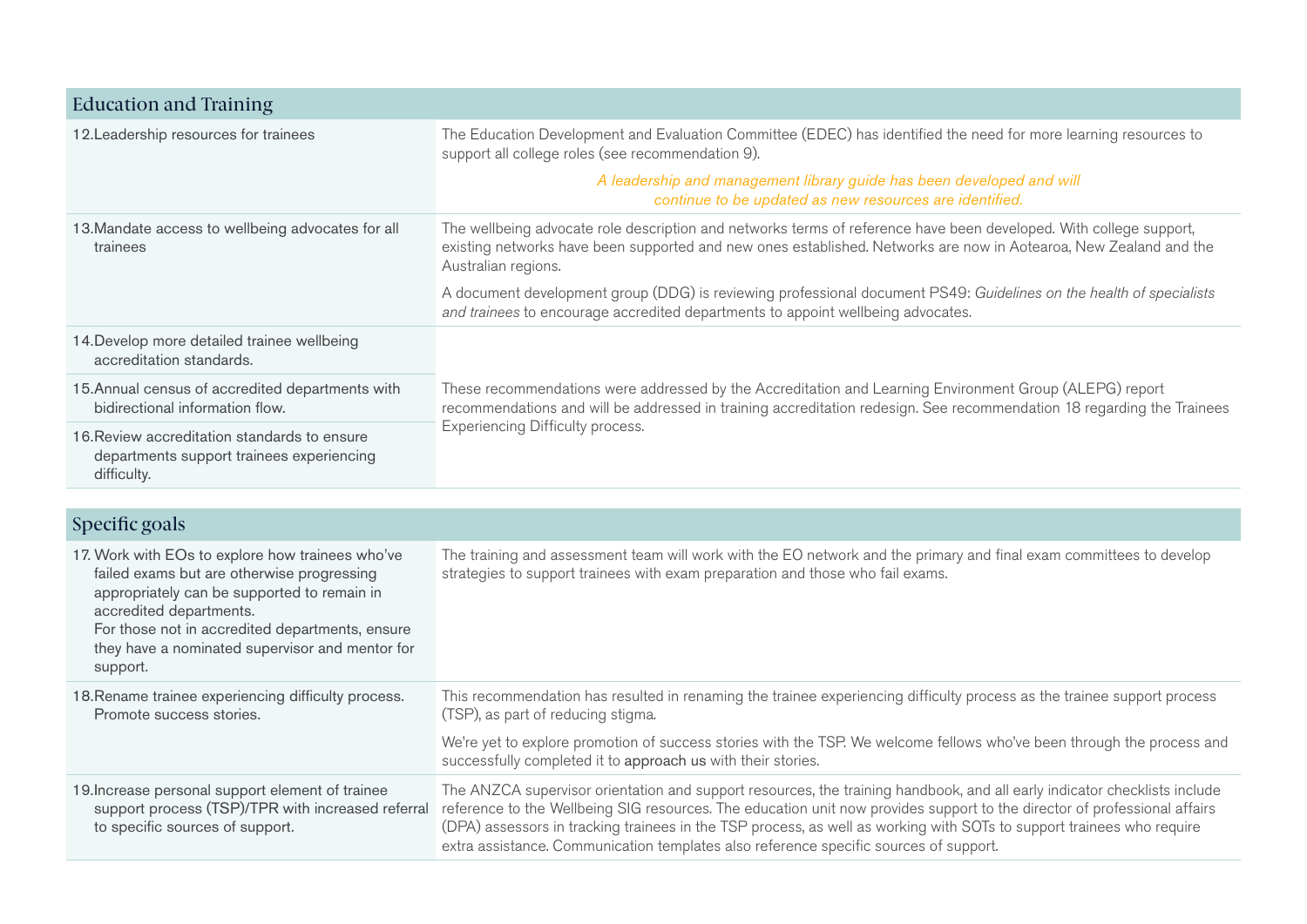| Specific goals                                                                                                                                                                                     |                                                                                                                                                                                                                                                                                                                                                                                                                                                                                                                                                                                                                                                                                                                                                                                                                                                                                                                                         |
|----------------------------------------------------------------------------------------------------------------------------------------------------------------------------------------------------|-----------------------------------------------------------------------------------------------------------------------------------------------------------------------------------------------------------------------------------------------------------------------------------------------------------------------------------------------------------------------------------------------------------------------------------------------------------------------------------------------------------------------------------------------------------------------------------------------------------------------------------------------------------------------------------------------------------------------------------------------------------------------------------------------------------------------------------------------------------------------------------------------------------------------------------------|
| 20. Increase awareness of return to work strategies<br>and flexible work options.<br>Advocate for flexible work options in all regions.                                                            | This need was identified by the 2020 MBA Medical Training Survey results. Collaboration between the education and<br>research, and policy and communications units will see this recommendation addressed.                                                                                                                                                                                                                                                                                                                                                                                                                                                                                                                                                                                                                                                                                                                              |
| 21. Develop resources for critical incident support.                                                                                                                                               | STP funding was secured to progress this initiative.<br>The college has now launched a <b>toolkit</b> for supervisors of training (SOTs),<br>senior trainees and others to support trainees following critical incidents and<br>to promote a culture of debriefing withing training departments. The toolkit<br>includes online tools and a framework on when and how to run a debrief<br>following a critical incident or other distressing event.<br>As part of this process, focus groups were held to hear from trainees, SOTs, and others interested in trainee wellbeing. The<br>aim was to understand the current concerns and barriers to supporting trainees and to discover what skills people need to<br>run debriefing more comfortably. Expert consultant Liz Crowe ran these focus groups.<br>Following the toolkit launch in October 2021, there are plans for promoting the toolkit and resources more broadly in 2022. |
| 22. Broaden approach to diversity to include<br>LGBTIQ+.                                                                                                                                           | These recommendations are being investigated by the Inclusion and Diversity Working Group. The focus of this group in<br>2021 is to look at college staff first and then develop a road map that will evolve into supporting our trainees, SIMGs and<br>fellows. Planning for fellow, SIMG and trainee involvement/impact is scheduled for 2022.<br>The CPD Committee is including the "gender non-conforming training" in<br>the CPD library guide for CPD participants (including provisional fellows) to<br>access. Currently, this can be claimed under knowledge and skills 'learning<br>session' for one credit per hour.                                                                                                                                                                                                                                                                                                         |
| 23. Collaborate with other colleges and peak<br>LGBTIQ+ representative bodies on defining<br>approach to safety and sharing resources. Could<br>include vertical integration with medical schools. |                                                                                                                                                                                                                                                                                                                                                                                                                                                                                                                                                                                                                                                                                                                                                                                                                                                                                                                                         |
| 24. Needs analysis of support and resources for<br>LGBTIQ+ fellows, trainees and SIMGs.                                                                                                            |                                                                                                                                                                                                                                                                                                                                                                                                                                                                                                                                                                                                                                                                                                                                                                                                                                                                                                                                         |
| 25. Develop education in self-care and healthy lifestyle The following tasks have been completed:<br>practices.                                                                                    | The ANZCA and FPM CPD program now includes wellbeing education<br>sessions which accrue CPD credits. A health and wellbeing question is<br>included in regular CPD participant planning.<br>A library guide on doctors' health and wellbeing has been developed and is regularly reviewed and updated.<br>• Members of the TWPG are involved in review of the professional document PS49 Guidelines on the health of specialists<br>and trainees which will be piloted for 12 months in 2022.                                                                                                                                                                                                                                                                                                                                                                                                                                           |
|                                                                                                                                                                                                    |                                                                                                                                                                                                                                                                                                                                                                                                                                                                                                                                                                                                                                                                                                                                                                                                                                                                                                                                         |

**Contract Contract Contract Contract**